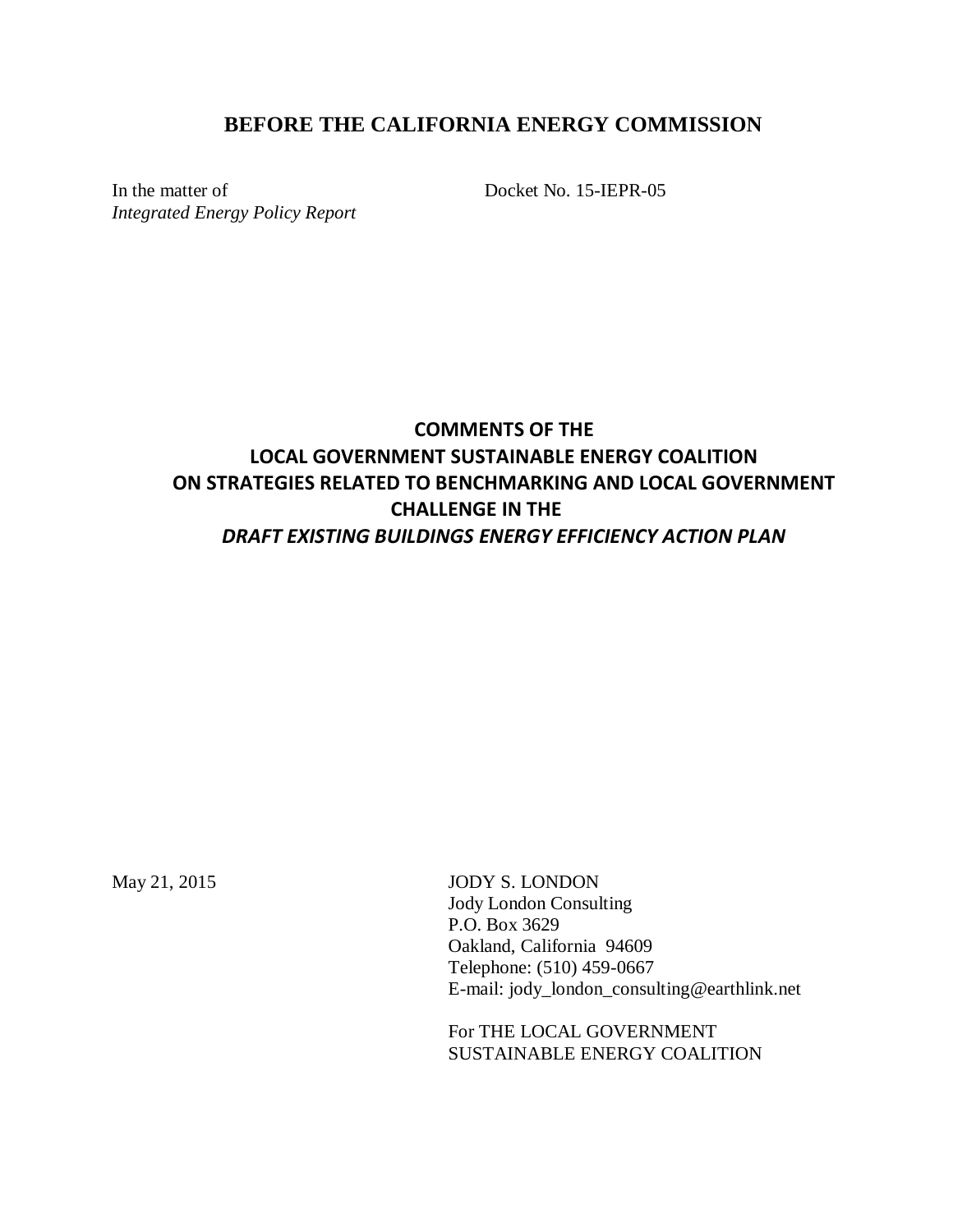#### **I. Introduction**

 $\overline{a}$ 

The Local Government Sustainable Energy Coalition<sup>1</sup> ("LGSEC") is pleased to provide these comments on the May 7, 2015 workshop that addressed strategies related to benchmarking and the Local Government Challenge program, both proposed in the March 2015 draft of the California Energy Commission's ("CEC") *Existing Buildings Energy Efficiency Action Plan* ("Draft Action Plan"). The LGSEC has previously submitted comments on the overall Draft Action Plan. We appreciate this opportunity to delve deeper in to these topics.

Specifically, below we highlight:

- The importance of energy usage data for effective benchmarking;
- Factors to consider in adopting benchmarking and disclosure policies;
- Strategies to increase the effectiveness of the Local Government Challenge;
- Suggestions to help with local government implementation of building codes;
- Questions around whether Disadvantaged Communities criteria will apply to the work anticipated in the Draft Action Plan; and
- The opportunity to Think Big, and work outside historical constraints.

## **II. Data Is Essential for Effective Benchmarking**

The workshop reinforced what the LGSEC and others have been saying for years: effective benchmarking can only occur when data is readily available. The status reports from other jurisdictions make clear that the most successful programs facilitate the exchange of data. The CEC must continue its quest to compel the provision of energy usage data in existing

 $1$  The LGSEC is a statewide membership organization of cities, counties, associations and councils of government, special districts, and non-profit organizations that support government entities. Each of these organizations may have different views on elements of these comments, which were approved by the LGSEC's Board. A list of our members can be found at [www.lgsec.org.](http://www.lgsec.org/)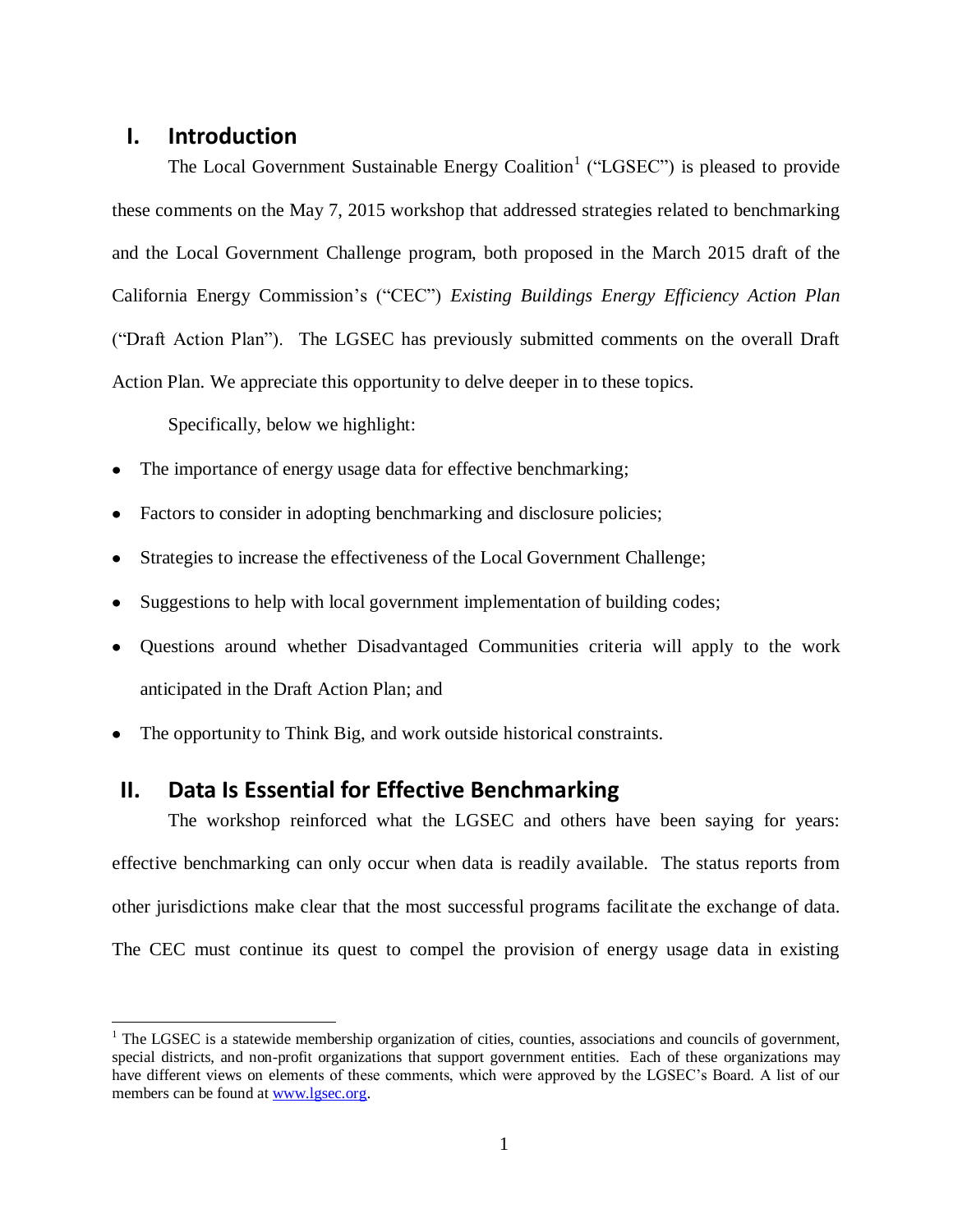buildings. This will require action at the CEC, and by other agencies, particularly the California Public Utilities Commission. The CEC must take this opportunity to lead.

It is notable in the presentations that many of the benchmarking policies are motivated by a goal of reducing greenhouse gas emissions. Benchmarking policies assist local governments in reaching locally adopted climate action plans. This is directly in line with the Governor's goals for California. On this topic, as well, the CEC has an opportunity to lead the State by moving to a metric that looks at energy savings as a subset of the broader goal of reduced greenhouse gas emissions.

## **III. Benchmarking and Disclosure Policies**

While the LGSEC applauds the inclusion of benchmarking and disclosure policies as a foundational component of the AB 758 plan, we caution the State against assuming that policies that have succeeded in large cities with dense office building stock (New York and Chicago) can be immediately applied in the majority of cities in California. In order for the intended impact of the benchmarking and disclosure policies to materialize, the following factors should be considered :

1) In the initial phase of implementation, the cost of implementing and enforcing a benchmarking and disclosure approach is only justified in juridictions that have a high concentration of commercial building stock, where the majority of large buildings in a jurisdiction match the types of buildings that Portfolio Manager can benchmark. Even cities with these characteristics, such as San Francisco and Berkeley, face major barriers for successful implementation. These include lack of data availability for tenants in office buildings and the lack of portfolio manager scores for the large majority of building types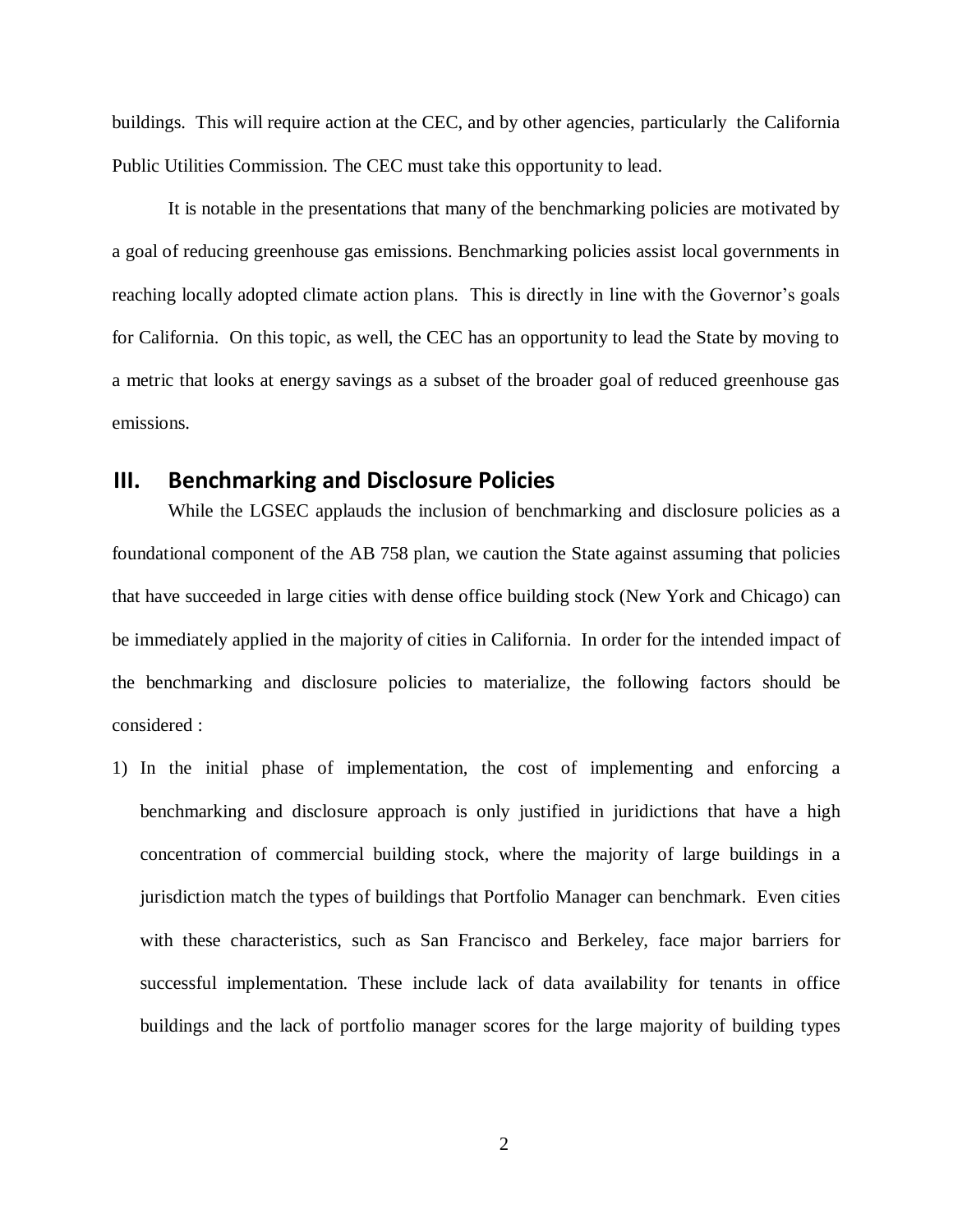(outside of municipal and commercial office space) that would meet a 20,000 square feet implementation threshold.

- 2) The LGSEC supports the addition of multifamily buildings to the building types included in statewide benchmarking and disclosure policies. Successful implementation in both multifamily and commercial rental tenant sectors will require that tenant and common area data can be automatically uploaded by the utilities to Portfolio Manager (or compatible benchmarking tool) in whole-building aggregated anonymous format. This is necessary to provide a complete picture of a building's energy usage (tenant paid and common area meters combined) to property managers, owners, and program implementers. It is critical that this data functionality be addressed by the utilities in the immediate implementation of AB758. Otherwise the benchmarking strategy will falter in the rental tenant sector.
- 3) The CEC should consider benchmarking and disclosure strategies which link the energy efficiency benchmarking with a broader suite of activities. Energy efficiency is a key component of green building labeling programs (e.g., LEED, Green Point Rated, Green Communities, Green Business program), but the comprehensive approach of a green label also captures and measures other benefits such as water, waste, and greenhouse gas savings, and a healthy low-toxic environment.
- 4) The CEC should collaborate with the U.S. Department of Energy ("DOE") to make sure national asset rating tools, which can stand alone or be a component of a more comprehensive green building label, can be used in the California market. Initial analysis suggests that the DOE Home Energy Score is a less costly approach to assigning an asset rating for time-of-sale than the CA HERS II score. A simple and low-cost residential asset rating is particularly important for broader adoption of voluntary programs, as well as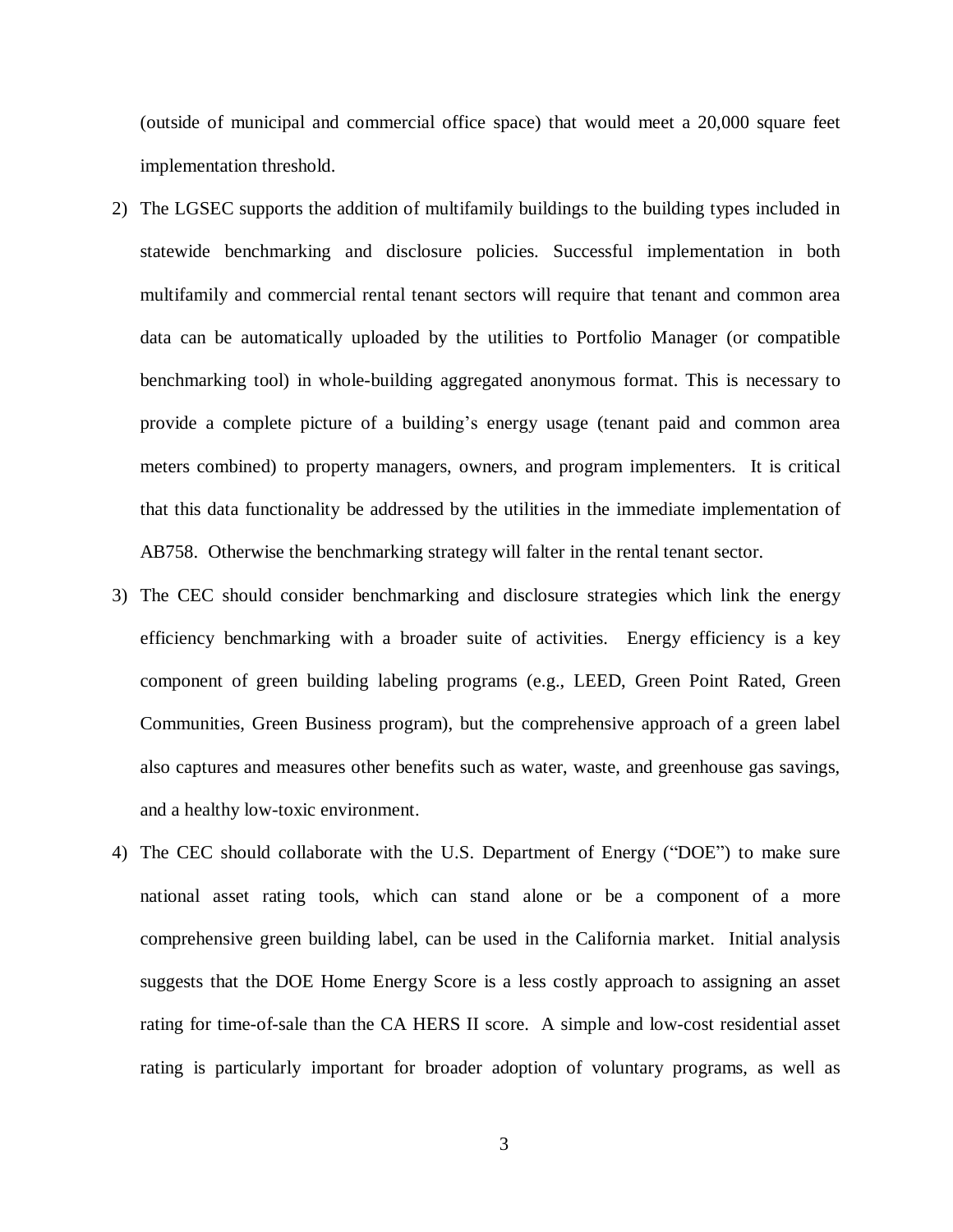mandatory disclosure and upgrade policies at the local level. This is true for both the residential single family and multifamily sectors. A simple-to-apply asset rating and assessment process should be considered specifically for multifamily buildings.

## **IV. Local Government Challenge**

The LGSEC is pleased that the CEC is recognizing the critical role that local governments play in achieving State goals. As we described in our April 24 comments in this docket, there is opportunity in the final Plan to further leverage the leadership local governments are providing in realizing energy savings in existing buildings. The Local Government Challenge provides another channel for engaging local governments and creating opportunities to share best practices across the State. We appreciate the CEC's recognition of the need for resources to support local government role in implementation of energy efficiency strategies in the existing building sector by putting forward this grant program.

The presentation at the workshop recognized the role and jurisdiction of local governments, our unique connection and duty to respond to constituents, the large number of buildings we own and/or operate, and the lack of consistent funding for local government green building initiatives. The presentation also highlighted the CEC's interest in engaging more local governments, of all sizes, across the State.

The activities currently emphasized in this strategy seem to focus most concretely on local ordinances and energy code compliance. It should be noted in the development of program guidelines that local governments also play a key role in voluntary, market-based efficiency and financing programs, in addition to passing ordinances and enforcing the building code. Direct outreach through local governments has proven to be one of the most successful means of engaging participation in efficiency programs. Local governments have been effective in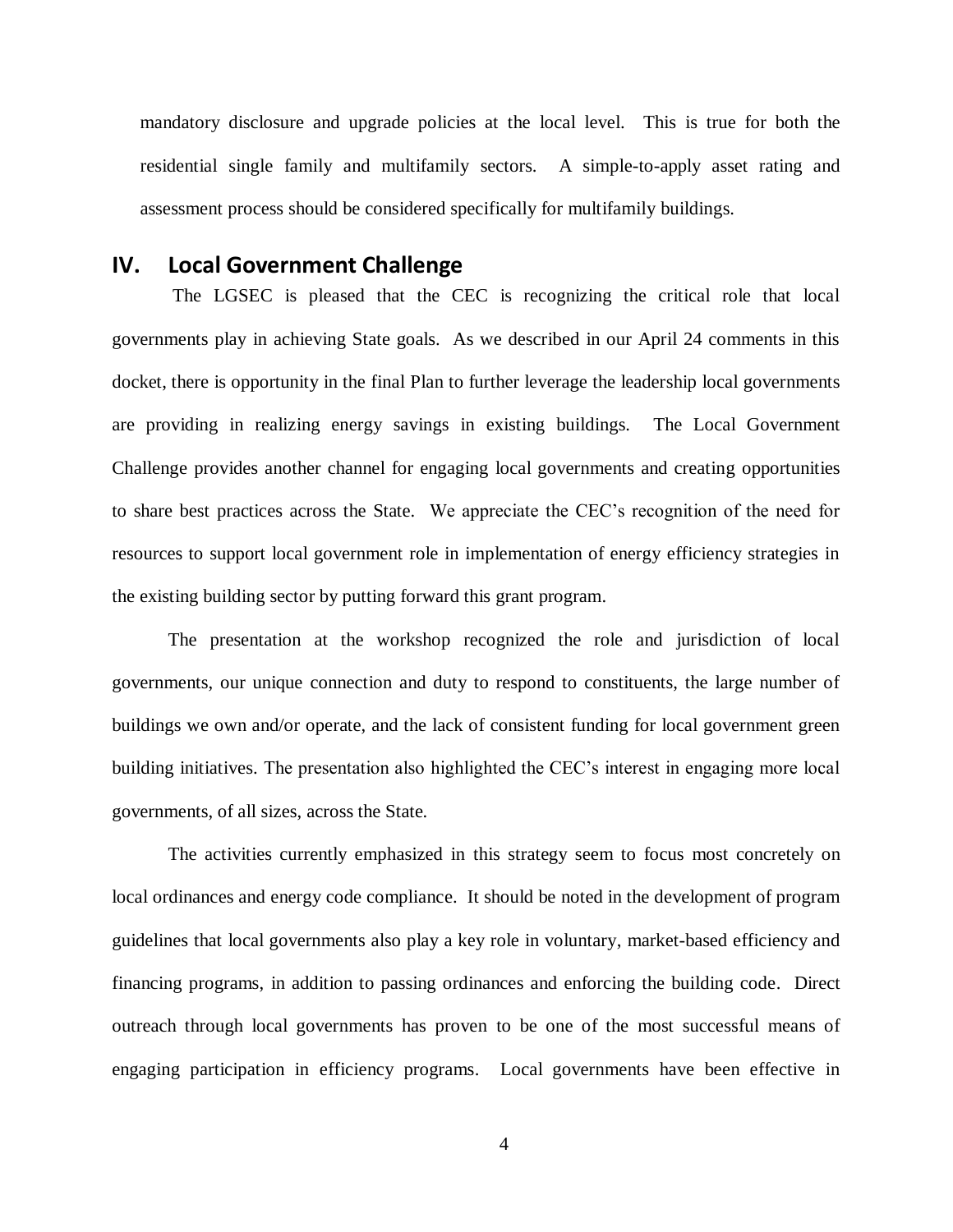administering financing programs (such as PACE residential, which is showing significant uptake, and local government group solar purchase programs). Local governments also have been key entities paving the way for comprehensive reach codes which include both energy efficiency as well as other green building criteria prior to the adoption of Cal Green, and they are actively setting priorities for planning and development at the jurisdictional and regional level to which energy efficiency could be incorporated.

We continue to urge the CEC to identify additional funding for this program. The \$20 million/year identified as coming from Cap and Trade revenues will help, yet there is significantly more opportunity across the State. The LGSEC stands ready to assist the CEC in identifying and making the case for additional resources.

The Local Government Challenge will allow local governments to initiate new tasks, and take on new or different endeavors as we push the envelope to increase building efficiency and reduce greenhouse gas emissions. This initial work will, by necessity, require staff time to make these efforts successful, and to make the business case for incorporating this function into local government long-term work plans and budgets. We encourage the CEC as it builds out this program to recognize this reality.

### **V. Code Implementation by Local Governments**

The LGSEC appreciates that the Draft Action Plan recognizes various issues related to implementing the increasingly complex building energy code, and that the Local Government Challenge grant sites improved code compliance as a potential activity. Improved application of the building energy code would mean 1) higher rates of compliance with pulling permits and 2) building departments fully enforcing the code. While a variety of strategies will be necessary to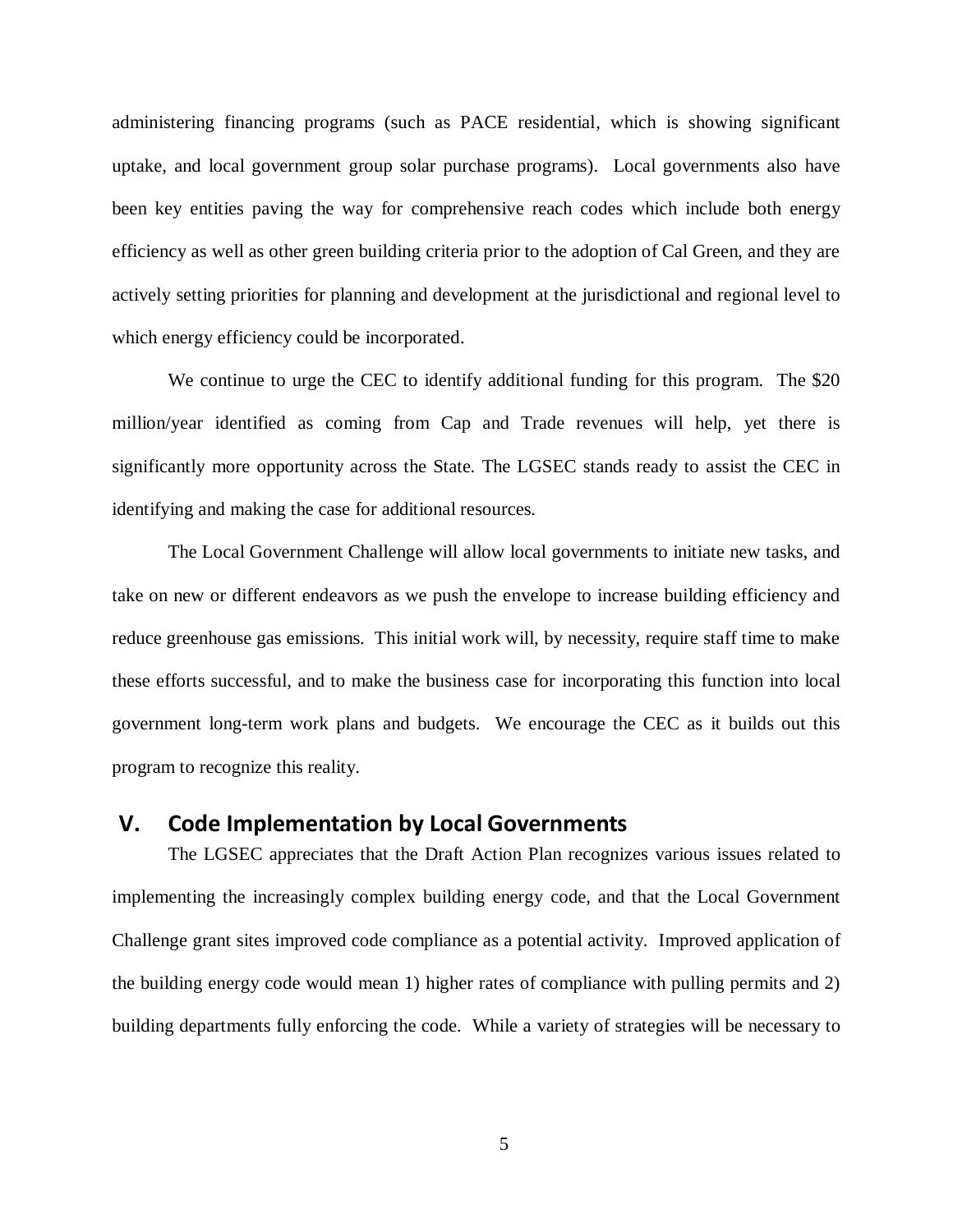address these complex issues, we would like to point to two underlying causes that the CEC should address as part of a more comprehensive strategy.

- 1) Local governments need resources to engage in the development of the energy code they are tasked to implement. While there is a public code adoption process, local governments do not have specific funding resources to participate in the way that the Investor-Owned Utilities do. The IOUs, who use ratepayer funding to develop Codes and Standards Enhancement proposals, are not in direct contact with the day-to-day issues faced by building departments.
- 2) The CEC must address the complexity and cost of portions of the building code which are simply too onerous for the market to bear. HVAC compliance issues point to the unwieldy nature of the change-out requirements that cannot be fixed by simply providing local governments with more IOU sponsored trainings.

The LGSEC recommends that the CEC undertake meaningful and direct engagement with local governments throughout the state to evaluate the enforceability of the energy code during the development process. If the projects are not even coming to building departments for permits, the enforcement issues are arising in part of the design, construction, permitting and enforcement cycle that is not within local government building department control.

# **VI. Disadvantaged Communities**

As the more detailed grant guidelines are developed, and a longer term source of funding is secured for ongoing solicitations of the grant, we urge the CEC to carefully consider if /what Disadvantaged Communities criteria will apply. There are key determinants about which technologies and strategies will be able to penetrate targeted markets, and getting to the markets ripe for deployment will be severely constrained by applying the Cal EnvironScreen to all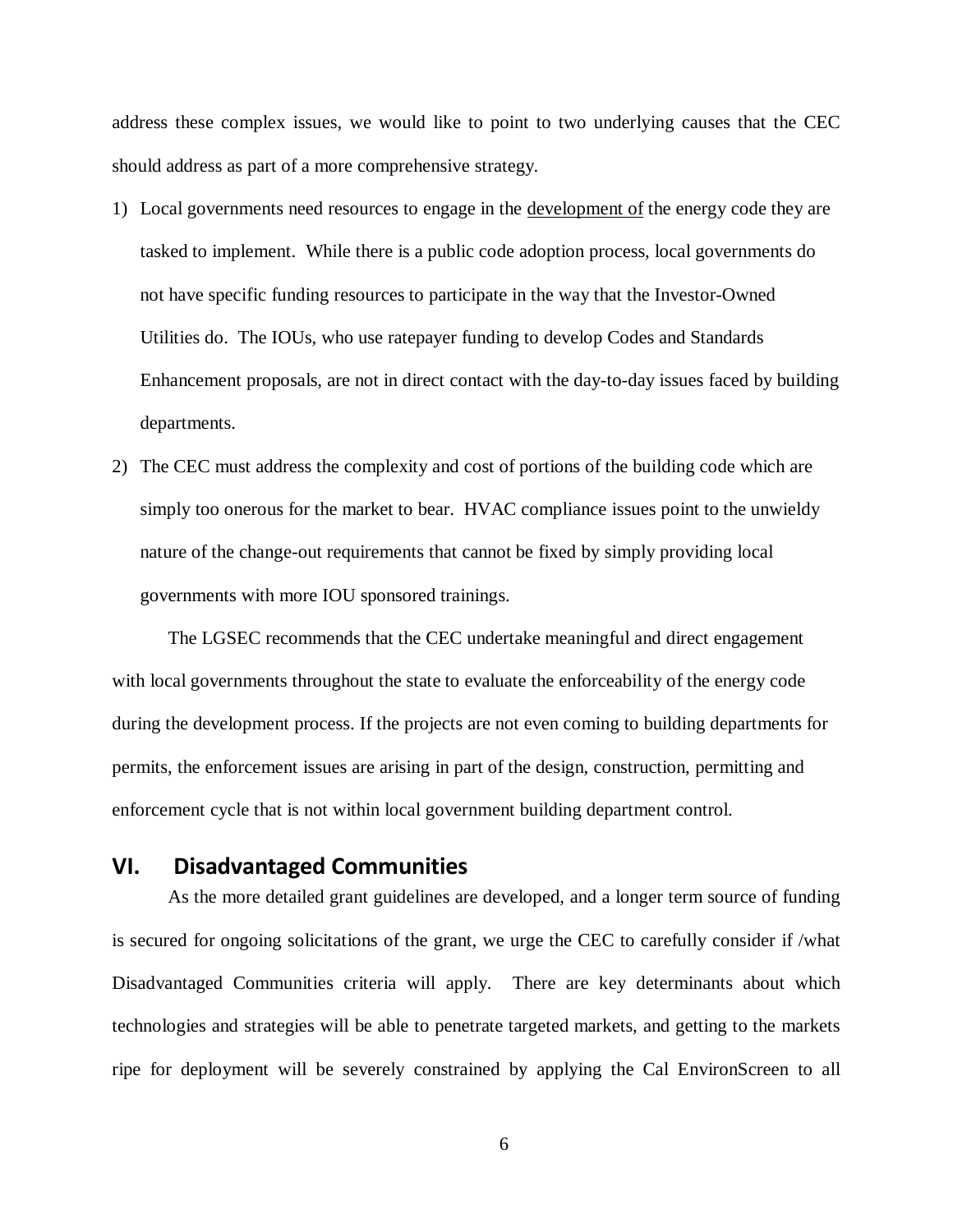funding priorities. There are priority development areas identified through regional public planning processes throughout the state, which are aligned with local housing elements and development investment plans, which should be factored into the geographic distribution of funding awards to ensure public funding serves disadvantaged citizens and also achieves the energy savings intended.

#### **VII. Think Big**

At the April 21, 2015, AB 758 IEPR workshop at the CEC, Former Assemblymember Nancy Skinner made comments regarding the need to quantify the impact of the various strategies in the Draft Action Plan in order to prioritize their relative importance. While we agree with this in general, we do hope that the CEC does not limit the programs under the Draft Action Plan to the regulatory lens of cost-effectiveness as constructed by the CPUC for program evaluation and by the CEC for T-24 part 6 Code adoption. Recognize that some actions might be located somewhere up the cost-effectiveness curve, or might not be cost-effective in the immediate time frame, but provide various other societal benefits and/or are essential for a robust market that will enable real energy efficiency and integrated demand side management strategies to flourish throughout the State. We also encourage the CEC to look at strategies which have been constrained due to the CPUC regulatory environment, that could be advanced with funding that does not have the same cost-effectiveness constraints. An example of this would be to support outside of the box strategies - such as fuel switching - that do not fit squarely within an efficiency or generation category for funding under current CPUC definitions.